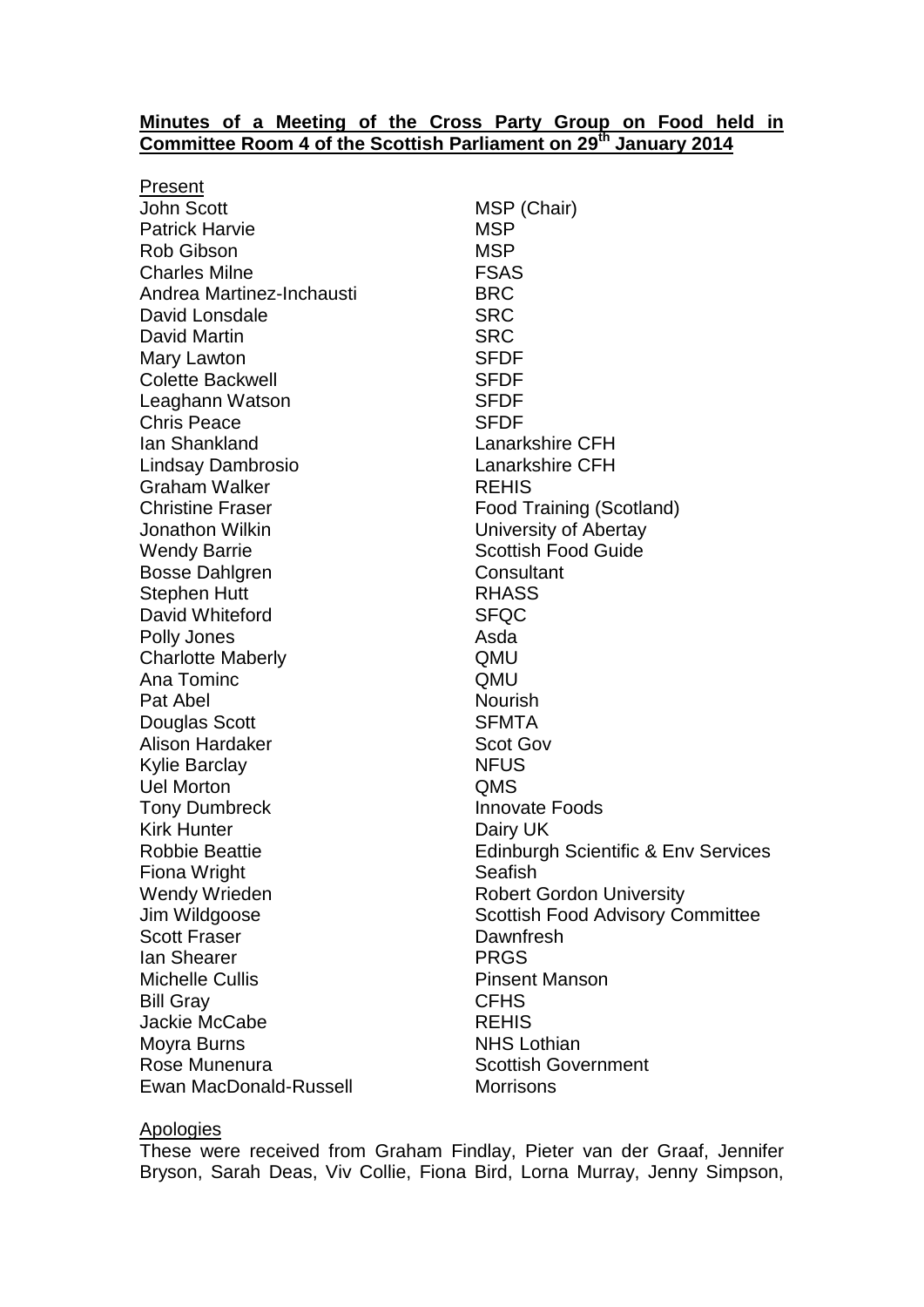Eve Keepax, Nancy Robson, Susan Pryde, Martin Meteyard, James Graham, Alison Clews, Jim Fox, Alison Sampson, Norma Murray, Tony McElroy, Mary Cursiter,

Linda Mcpherson, Brian Radcliffe, Jane Cullingworth, Douglas Thomson, Archie Gibson, James Withers and Pam Rodway.

# 1. Minutes of the Last Meeting

The minutes were approved.

### 2. Matters Arising

There were no matters arising.

# 3. Food Authenticity

### *Prof Charles Milne, (CM) Director Food Standards Agency Scotland*

CM stated that food authenticity wasn't a new issue; FSAS had a programme of surveillance work for some time but the horsemeat incident in January 2013 had focused everyone's thoughts. He was looking forward to the debate later for feedback on work in this area.

Some areas the FSAS were working on were:

- Lamb curry-where 15-20% of samples showed the meat was beef;
- Manuka Honey more is sold in the UK than New Zealand produces and many other countries also sell the product. FSAS were working with the New Zealand authorities on a product definition;
- Olive Oil- UK sells more Extra Virgin Olive Oil than is produced;
- Fish species- there are issues with substitution of species for example haddock/whiting and vice versa. Also, there is a market for products that are sustainably produced which have a high premium –sometimes fish from non-sustainable sources was substituted.

CM said there were other examples, including added water in prawns and noted that food authenticity was not a new problem, therefore FSAS had surveillance in place but obviously more could always be done.

CM stressed that the horsemeat incident was not a food safety issue. It was important because it fundamentally undermined the trust between the consumer and the food supply chain. Since the reality is that every food cannot be tested for every type of contamination; trust is really important.

The detection of the horsemeat sample was actually a success of the surveillance programme as it detected a problem. It was important to note that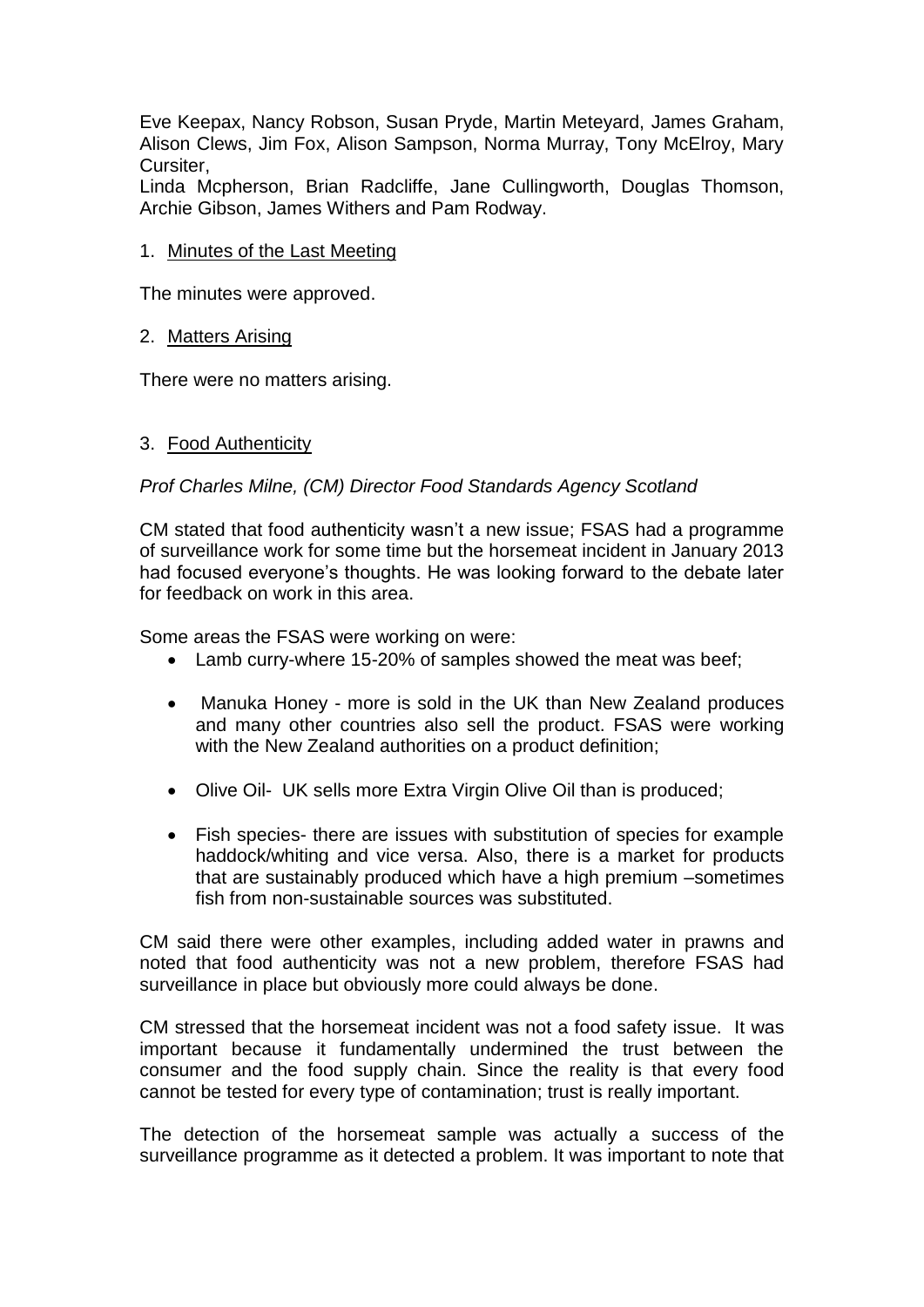of all the samples taken initially, only one was positive, with some samples having traces.

This led to an investigation which had implications across the whole of the UK and indeed the whole of Europe. Issues that came out of the event were:

- Knee-jerk legislation is not the answer; when you introduce a set of new rules, you provide an opportunity for fraud;
- Food businesses have a responsibility that what they produce is correct and labelled accordingly. FSAS work with industry to help with this;
- Trade has changed in food and it has become incredibly complex. Some traders never physically touch the food they trade as a commodity across the world. The food can sit in in cold stores and then be sold on and there needs to be consideration as to how this is monitored given that there can't be testing at every stage;
- There is big money to be made in food fraud, organised crime has an interest in food because of the returns and current penalties are less severe than drugs or other examples of organised crime;
- There was a different public reaction to a burger supplied by a retailer, as opposed to food supplied in a public institution, with the latter being seen as a much more serious issue;
- The practicality of testing;
- Faith groups needing to know about possible cross contamination;
- Allergens.

In terms of the response at the time, risk assessment was the key. The volumes meant that the meat had come from approved premises and FSAS had to assess how that had happened. There was the health issue of traces of a veterinary drug, phenylbutazone. However this was present at such low levels any risk was deemed to be insignificant.

FSA commissioned a round of sampling that industry is still taking forward. In Scotland ministers were very proactive from the start, a round of inspections of all premises in Scotland that were producing meat was initiated and fortunately no Scottish business was implicated in substitution.

There had been a number of reviews of the incident both in UK and Scotland and FSAS are working on implementing recommendations.

Going forward, the key things were as follows:

- **Intelligence gathering** -this includes testing, surveillance and sharing of data. Other measures need to be considered for example, the Dutch have had success with forensic accountancy –finding a company committing fraud as they were selling 5000 kg more than they bought;
- **Trade patterns and pricing,** looking for fluctuations and understanding why these might be and picking up clues;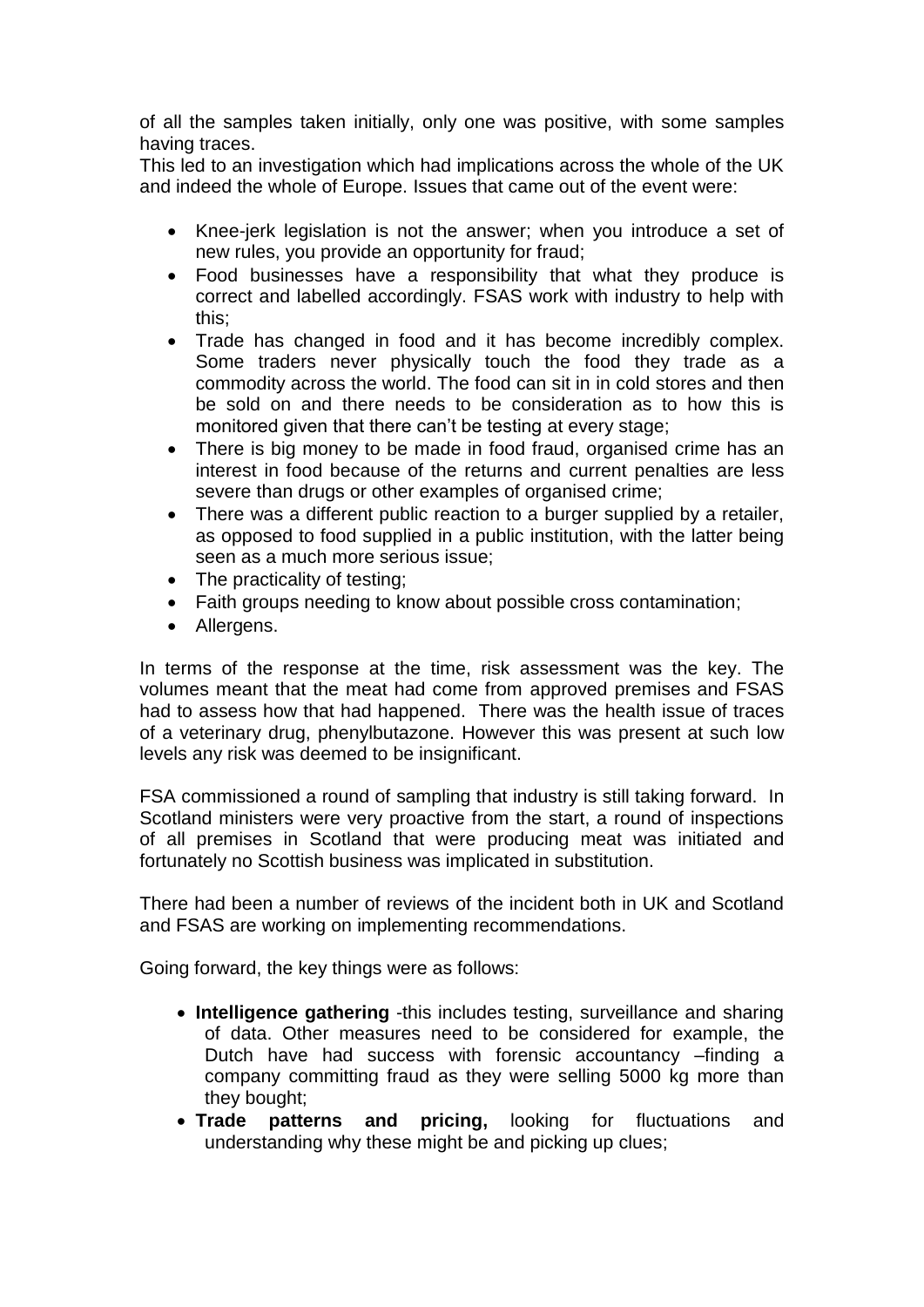- FSA have recently commissioned an **authenticity study** of vegetables, meat, honey and fruit that will be published shortly;
- In Scotland **isotope testing** has been commissioned to enable the identification of Scotch branded beef;
- FSAS has also been asked by ministers to provide advice on what a **world leading surveillance system** looks like;
- FSAS are working very closely with **public procurement** across government to ensure that contracts are robust and sufficient checks are put in place in the public procurement chain;
- As part of the New Food Body legislation there will be **new powers to tackle food fraud** mirroring those for food safety.

*Andrea Martinez-Inchausti (AM) Deputy Director Food Policy of the British Retail Consortium (BRC)*

AM noted the interesting similarities between what the government was doing and retail industry's actions where there had also been some authenticity programmes for some time. Companies have internal programmes depending on their products and where they sell. The BRC have a number of technical groups including one that deals with authenticity –the surveillance working group.

This group has a mixed group of people with expertise and access to information in areas such as chemistry, toxicology and food law enforcement. Intelligence is shared, and there is work on horizon scanning and methodology. The group runs surveys, similar to FSA. Often these run in parallel to FSA work meaning an increase in data and amplifying of scope. It was good sometimes to compare results and often similar results were yielded.

Focus in recent years has been;

- Olive Oil verses Extra Virgin Olive Oil;
- Basmati rice, which led to the development of a code;
- Cross species work particularly pork in poultry products and beef products;
- Additives and flavourings being produced in China., This was especially important because a lot of the retailers have moved to sell products that only contain natural colourings and preservatives, so it is important to understand that the products claims are genuine;
- Fruit juice, given that this is a commodity that is very heavily affected by the weather. For example the Philippines had a typhoon so the level of pineapples produced was very low. However there was not a reduced level of pineapple juice coming out of the Philippines and it was discovered that it was being watered down by some other types of juice.
- Pricing of foods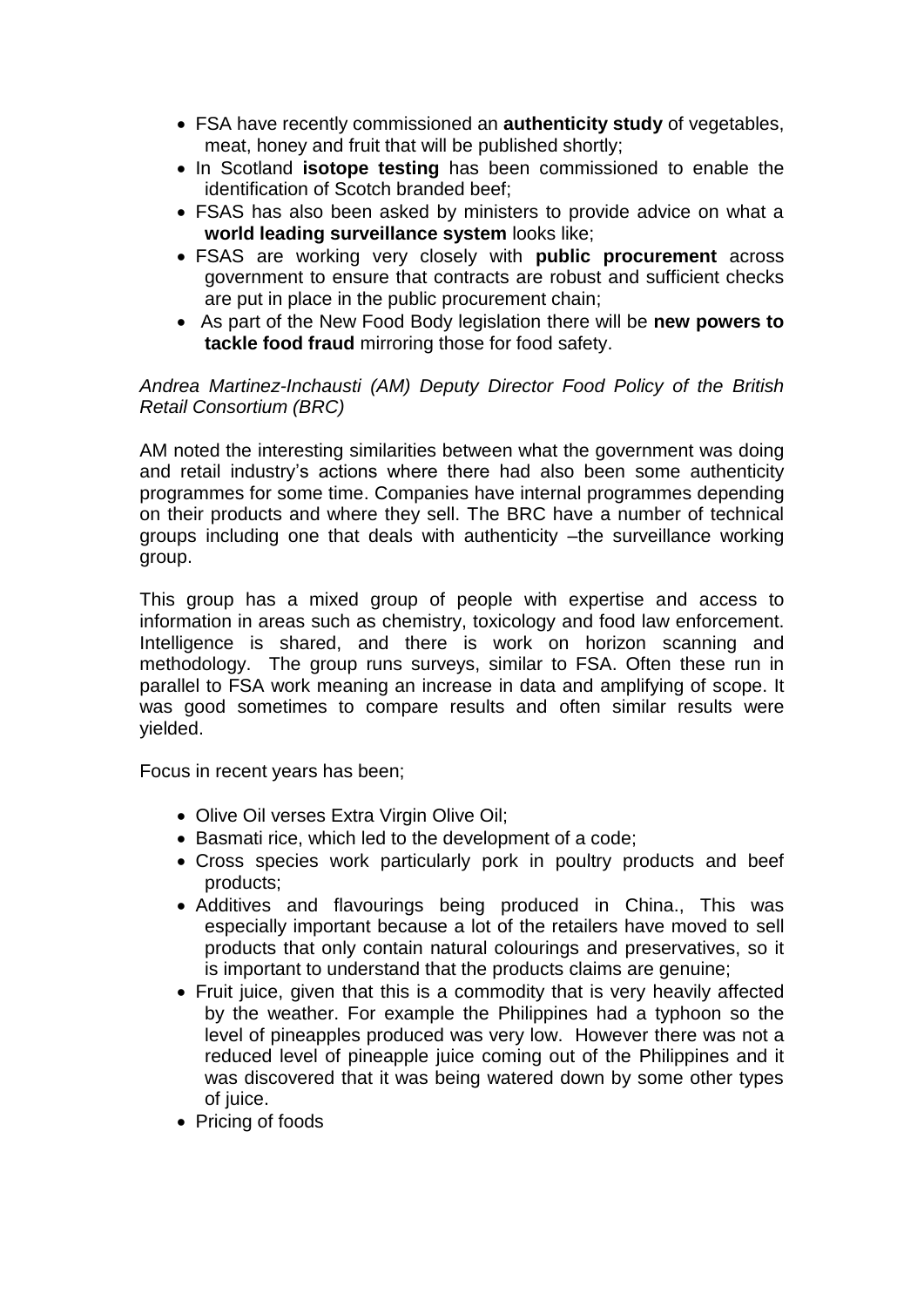Recently work has been done on verification of pack claims such as sustainability, country of origin and animal welfare standards.

The horsemeat incident whilst not being a big safety issue was of importance in scale as it questioned a lot of existing systems and the confidence consumers had in brands. Trust is one of the pillars that the retailers build their businesses on; it was one that certainly provoked a lot of internal research and thinking. There was an internal exercise that ran parallel with other reviews and came up with a broadly similar analysis to FSA.

Current work was as follows;

- There had been an increase in the products that are being tested, in part provoked by the requirement to verify that products were free of horsemeat. This has been maintained and expanded to other commodities. The caveat with testing is the need to understand what it is being looked for and the fact that you cannot test for everything. There has been a big increase in testing being done by BRC members;
- Intelligence gathering and information sharing has been an important and key element that BRC continues to do, competition law allowing. BRC are part of a number of forums where information can be shared such as the FSA UK Emerging Risk Forum and the European Food Safety Authority's platform;
- Supply chains are being studied. The law at the moment requires a one-up-one-down traceability system but this stops at retail level. However retailers are now looking further down the chain to have a better understanding of where the food comes from and the level of complexity of some supply chains. BRC recognises that for some products it is inevitable that the supply chain is going to be complicated; for example a spice mix which has spices coming from different countries and different productive processes. There has been a rethink of some of the chains, for example some BRC members decided to shorten their chains, and a lot of the primary sourcing is almost exclusively sourced nationally or locally;
- BRC is working in Brussels on the EU proposal on official controls to get this right. It is important to get agreement between Member States that is intelligence and risk based, with appropriate penalty processes and earned recognition;
- $\bullet$  BRC owns the biggest global safety standard. The  $7<sup>th</sup>$  version of this standard will be finalised in July 2014 and launched in January 2015 and BRC is looking to see if it needs strengthening anywhere;
- BRC aims to launch a new standard which is aimed at agents and brokers to cover the side of the supply chain that was mentioned in the first presentation.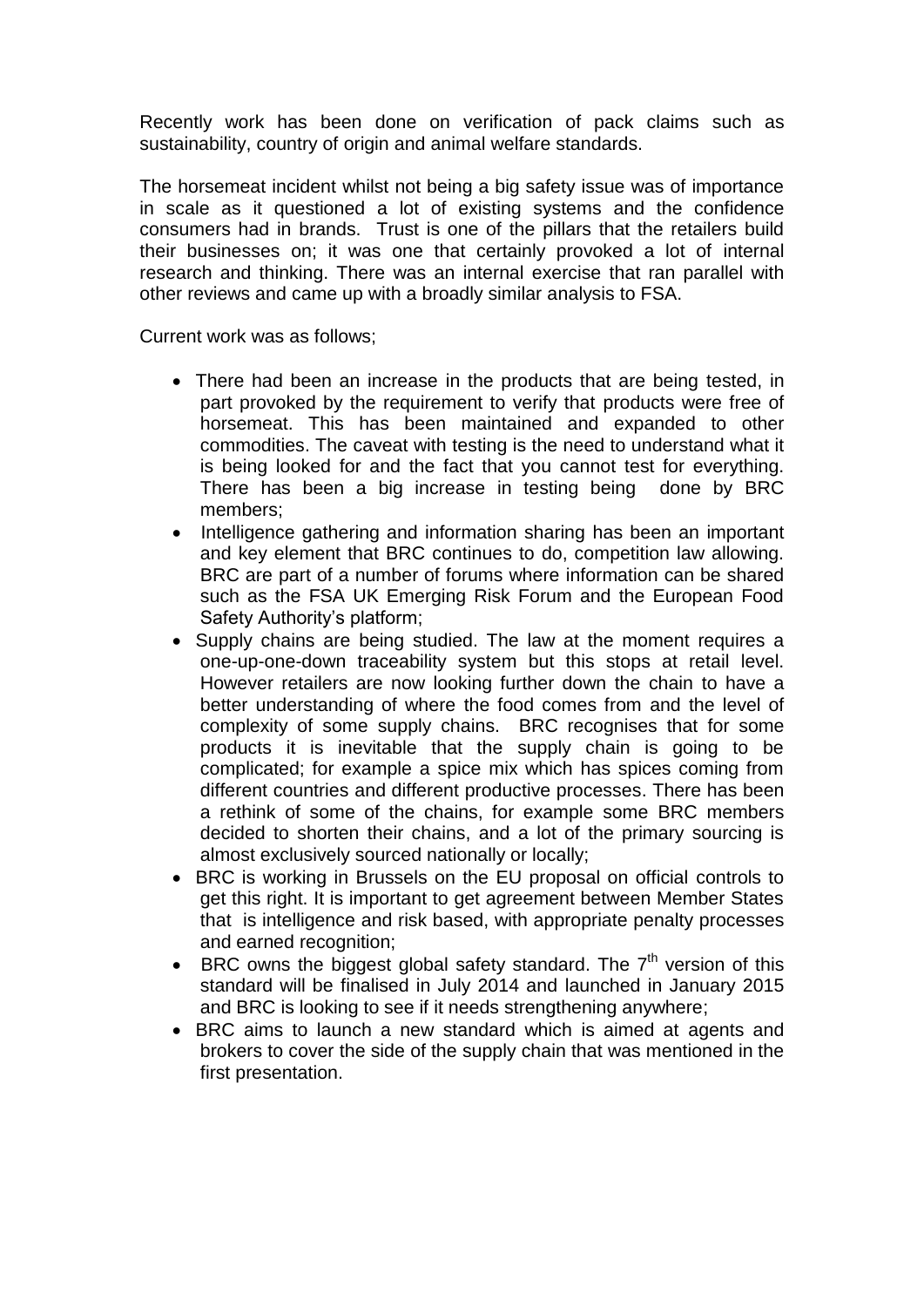## *Open Debate*

**Robbie Beattie Edinburgh Scientific & Environment Services** asked about bean sprouts, FSA has a standard but it doesn't have the capability and capacity to deliver it in Scotland yet.

**CM** said that there were new emerging strains of organisms all the time and tests were developed as a consequence and they needed to be validated. It would be impossible for every laboratory to have testing for every strain. If this couldn't be done "at home" then the testing would have to go to another country.

**Colette Backwell SFDF** stated food and drink manufacturers had similar issues to those presented particularly regarding trust. The incident had been taken seriously by industry and processes and high level committees similar to those mentioned were in operation. Copies of a recent publication for members –Food Authenticity –Five Steps to Help Protect Your Business from Food Fraud were circulated. [http://www.fdf.org.uk/food-authenticity.aspx.](http://www.fdf.org.uk/food-authenticity.aspx) This guide was a live document that would be updated.

This showed the risk assessment that manufacturers were being encouraged to undertake to mitigate this happening again in the future. The episode had given everyone a platform where our combined efforts on addressing this issue can be focussed.

**CM** noted there were pressures on suppliers and manufacturers to reduce costs and that he would caution that if a deal was too good to be true, then it probably was.

**Uel Morton QMS** asked where the greatest amount of fraud was happening in retail. He also noted that the Scotch Whisky Association employed 6 lawyers looking at fraud and covering many legal cases.

**AM** said fraud was not specific to one category. For the last few years meat has certainly been a category that has been affected, but fraud was seen in any high value product, classic examples being parmesan cheese, saffron, and olive oil. She suspected that snacks and confectionary products were less affected, possibly due to affordability.

**CM** thanked QMS for the work they had done on the Isotope study on beef. With regard to whisky, he said they had reflected that there were not many cases of food fraud being taken forward by the Procurator Fiscals and wondered if this was an area where they were outside their comfort zone. The Health and Safety Executive has an arrangement where there is a lead Procurator Fiscal in Scotland and this was a model that could be explored.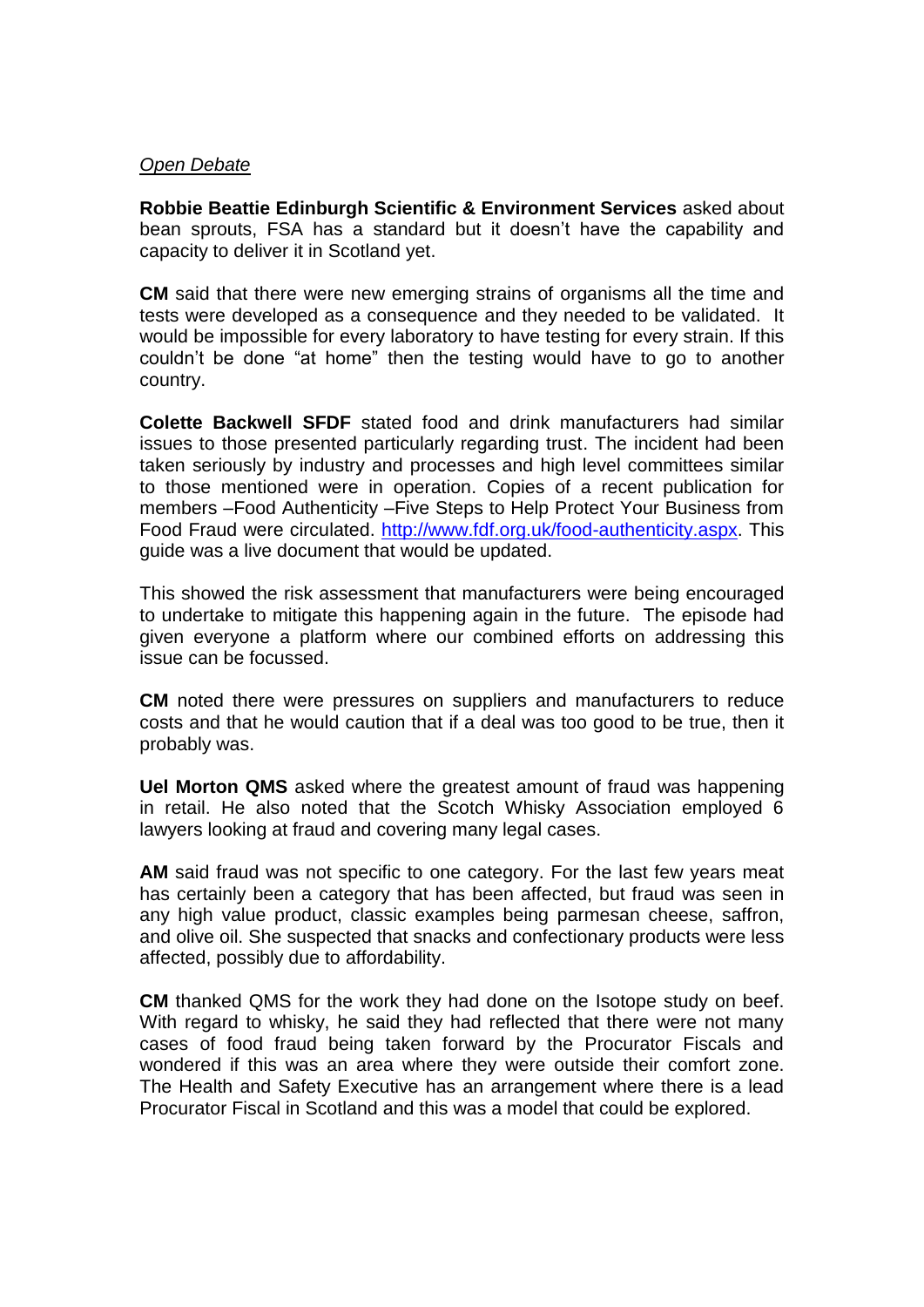**Patrick Harvie MSP** stated with relation to personal choice there is an expectation that cheap products just keep getting cheaper. There will be one set of responses to the horsemeat incident about trust.

However there will be another set of responses about challenging the food culture that has developed. The long term question was how we use the next crisis to stimulate a discussion about food culture including the choices that people make.

**CM** agreed that there will always be issues with food safety and authenticity and as an enforcement agency FSAS were wrestling with the balance of recourse between these two issues. Consumer detriment was an issue; when you become ill there is an obvious detriment, but when you buy honey at £50 a jar and do not get what you pay for that is a detriment also, and the question was how to balance the two. He hoped this work would lead to the development of better systems.

In terms of consumer choice it should be understood that if you choose a low value product, it should be safe but the meat will not be the quality of the more expensive products.

He also reiterated his point that there was a need to educate the public that detection is not a bad thing, and that a lot of time and effort was going into improving detection. He noted that as other issues such as climate change put pressures on the food system would unfortunately drive people to take short cuts.

**AM** thought it was a complicated issue. She explained that although there consumer confidence took a knock, actually sales of burgers or lasagnes were hardly affected. Work on other topics such as front of pack labelling showed her that the consumer response could be surprising. In terms of educating or changing consumer habits there was a big challenge.

**Patrick Harvie MSP** responded that for many people it was simply down to economics and this limited their choices, they didn't have the money to buy the food they wanted.

**John Scott MSP** remarked that he thought it was either a health issue or organised crime and asked if FSAS worked with trading standards.

**CM** responded that in England this would be dealt with by trading standards but in Scotland it was Environmental Health Officers (EHOs). FSAS engaged closely with EHOs across Scotland and there was a Code of Practice currently out for review. FSA provided funding for surveillance, training and audited Local Authorities. There was also the Scottish Food Enforcement Liaison Committee (SFELC) which brings together all the important players in food. In particular this group helped agree on an annual basis a surveillance programme in Scotland. This meant looking at the resources available and determining what samples will be taken; allowing for a co-ordinated approach.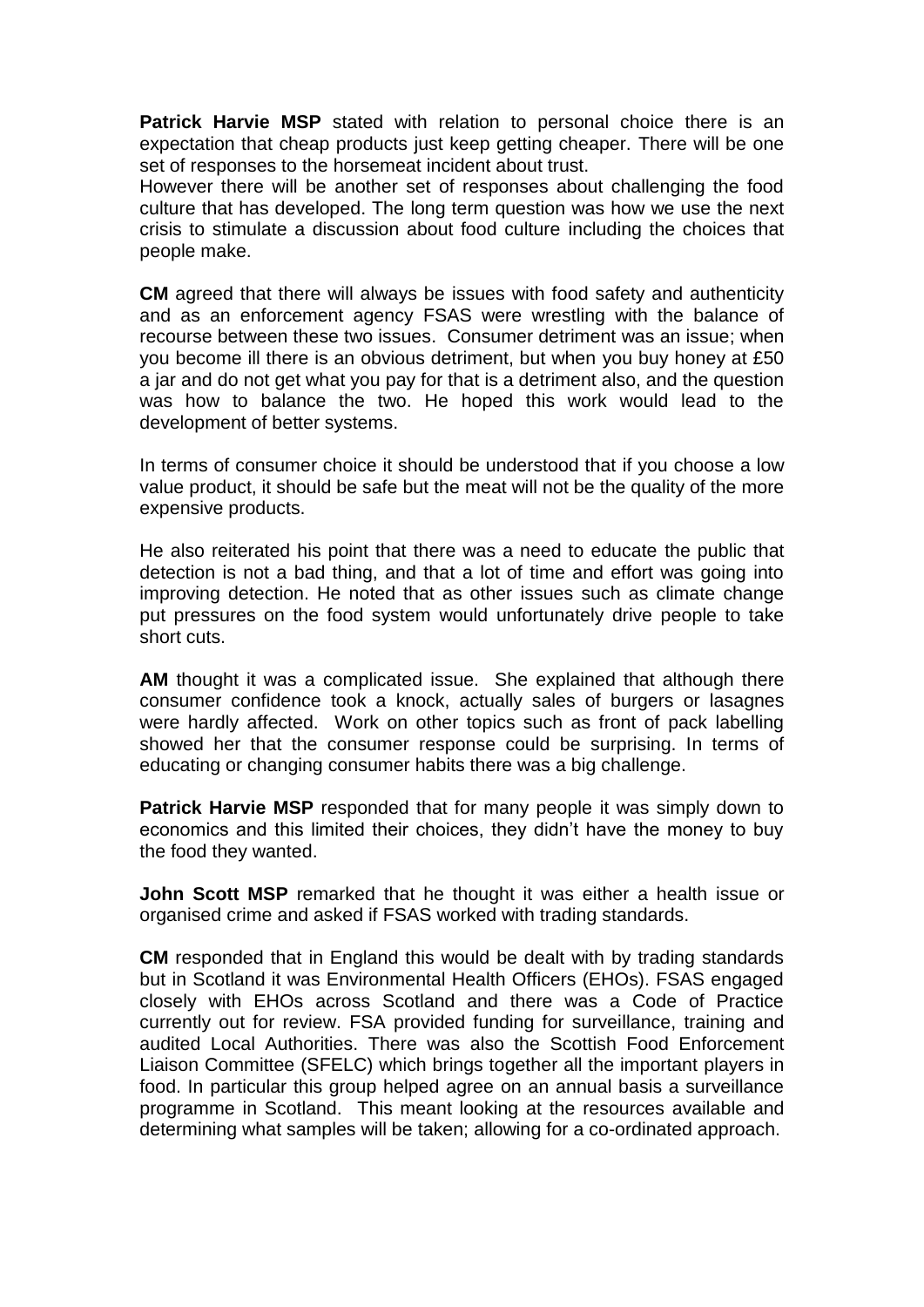FSAS asked Local Authorities for help on horsemeat and noted they had been magnificent in their response, in terms of visiting all meat premises and auditing them to check systems were robust.

**AM** said that BRC had a close relationship with trading standards and explained the prime authority principle was used. AM stressed the need to contextualise testing results, often further engagement and information was needed.

**Jim Wildgoose Scottish Food Advisory Committee asked** about the reviews that had shown that a bigger food fraud unit was needed, which of course would need resources. He also asked about traceability and whether enough was being done to ensure that we were not relying just on trust.

**CM** said regarding food fraud, one model was the Dutch FSA equivalent which had an investigation team of 104 officers with different skills including forensic accounting. Here, there was liaison with local authorities, serious crime bodies, custom and excise police and various law enforcement agencies all over the UK. The question was whether it was robust enough. The Elliot Review is due for final publication in April and there would be a lot of discussion about the recommendations.

He pointed out that FSA currently have around 1800 staff across the UK, many of which are based in abattoirs so decisions had to be made whether to use resources of 100 staff on food fraud investigations or whether to refine the existing system.

**CM** said no traceability system could be fraud proof; the issue was how to catch criminals and stop them. The broader question was how to put in place a programme with a number of strands that will allow you to assess whether there are problems in the system. FSA was working on developing an intelligence hub working with other organisations. For example, the police reported if someone is involved in fraud against their tax returns the likelihood was they are committing crimes in other areas. Therefore engagement with other enforcement authorities was really important to try and identify individuals, look at market trends, price fluctuations and emerging issues to focus activities. That sort of intelligence was important, combined with other strands such as traceability and assurance

**Jim Wildgoose Scottish Food Advisory Committee** responded he was concerned that there was a lot of work going on with circumstantial data but wondered if more enforcement action was needed that was more audit based. There may be a need for specific legislation at specific points in the chain for example cold stores or agents etc.

**AM** answered that legislation has already been brought forward for cold stores, the question was whether it had made a difference. AM felt that those that breached the law before, breached now and that the issue was more enforcing existing legislation.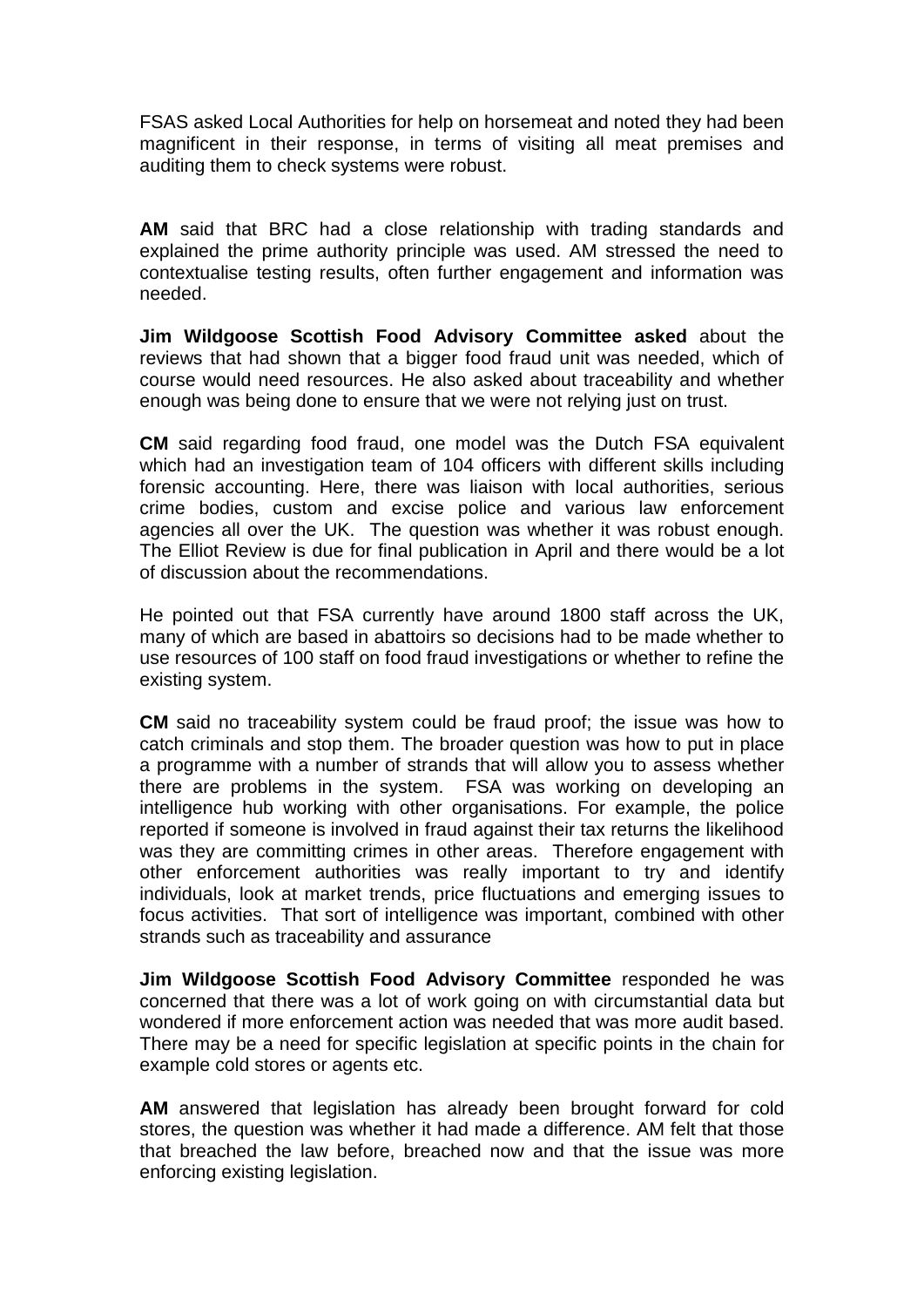**CM** reiterated his earlier point that knee jerk legalisation was not helpful. Existing legislation was robust, powers need to be strengthened and these would be introduced in the New Food Body for Scotland legislation where it was proposed to bring rules for authenticity in line with food safety.

**Fiona Wright Seafish** asked about the EU official controls legislation currently being negotiated. FW wondered if given the planned domestic legislation, FSAS would now oppose the draft EU legislation on the basis that there are already controls in place just not enforced properly.

**CM** said the additional powers in Scotland will be hugely helpful. The planned EU legislation was useful as there was the suggestion that the penalties should reflect the crime and he thought this would be a huge deterrent.

**AM** noted that there had been a first reading of the legislation in Europe where there had been no agreement between the three parties. The Greek's presidency which runs until June had said that this is not one of their top priorities. There was then an election so the parliament will dissolve from April and will be in recess until June/July. Therefore, AM thought it unlikely that the legislation would be published in 2014.

**Wendy Barrie Scottish Food Guide** thought the horsemeat scandal highlighted the fact the public has become more distant from their food. She asked whether there was a trend to use lower quality ingredients in ready meals for example substituting basmati rice when served with a curry.

**AM** replied that in the specific case of the basmati rice where the harvest in India and Pakistan had been lower than usual, they had found issues with bagged rice as well as composite goods.

**Christine Fraser Food Training (Scotland)** asked how they knew which ingredients to focus on and the policy on whistle-blowers.

**CM** replied the study of 100 samples was looking specifically at beef, pork, lamb, tomatoes, apple juice and honey because a specific method of testing using isotope analysis existed. Other tests were being developed.

There was a system encouraging whistle blowers to report and details were on the website. FSA has a large number of whistle blowers. There were mechanisms in place to ensure that documentation was robust and anonymity assured. As part of the intelligence hub FSA were looking at how to enhance and promote the system as whistle blowers had turned up some interesting incidents over the last few years.

**AM** added they didn't have whistle blowers as such, but the manner in which information was coming in was changing dramatically with the increase of social media. There was the case of hazelnut yoghurt with alfatoxins in the USA where the company got to know that they had an issue because there had been many comments on social media about the product not quite tasting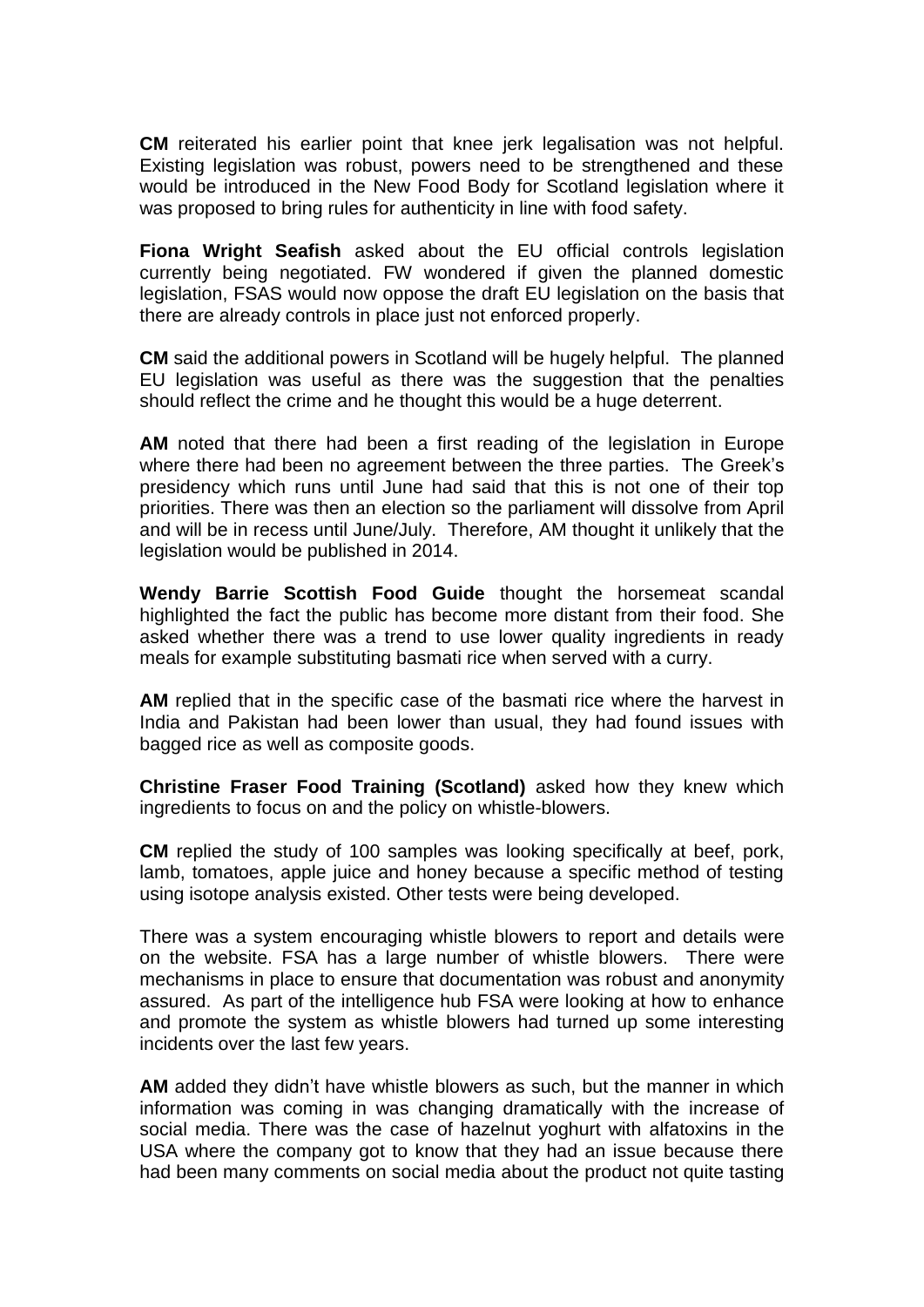right. There was an increasing quantity of information that had to be sifted through to be able to understand whether there was a problem.

**Douglas Scott SFMTA** asked about testing and sampling. There shouldn't be a situation where EHOs were testing huge amounts of steak mince to see if they had a trace of pork.

**CM** replied that this was an area that the FSA had given considerable thought. There are a number of questions to think about:

- What was practically possible in terms of cleaning? Testing was now so sensitive so FSA had commissioned research to determine what reasonable cleaning could achieve;
- Public acceptability for example for different faith groups –what levels were acceptable and whether religious standards (which are not legal standards) had been set. General labelling rules still applied- if halal was claimed, then appropriate standards had to be met;
- Practicality of enforcement- there was often a degree of uncertainty with testing and decisions had to be taken on resampling or putting other checks in place. CM was conscious of the practicalities in a small butchery shop where one piece of equipment could be used for 50 different products. FSA was trying to come up with a system that protects the different interests involved but did not pose huge additional costs on industry;
- At the time of the incident FSA took a very pragmatic view of a limit of 1% because of confidence at the time that this was the level detectable by a laboratory and that contamination in a product of 1% was unlikely to be there by mistake. Work was now ongoing to refine this by research and clearly industry and consumers would be involved in taking forward any decisions.

**AM** added one of the things BRC did was "confession time" where members talked about the enforcement challenges they had over the period, a trend analysis of the type of testing and challenges was done and results discussed. Information was passed to the FSA if necessary.

Recently members had received 18 letters from some enforcement authorities saying that the following the food information regulation on 1<sup>st</sup> January 2014, they were intending to challenge fat levels in mincemeat because they had been tested and were thought to be noncompliant. Since the fat levels are based on a daily average, the testing was irrelevant and the FSA had written to all the enforcement agencies through their knowledge hub explaining why that approach was not appropriate. AM said that most issues identified by BRC had been successfully addressed by the agency.

**Robbie Beattie Edinburgh Scientific & Environmental Services (RB)** pointed out that the majority of the testing and sampling done in Scotland is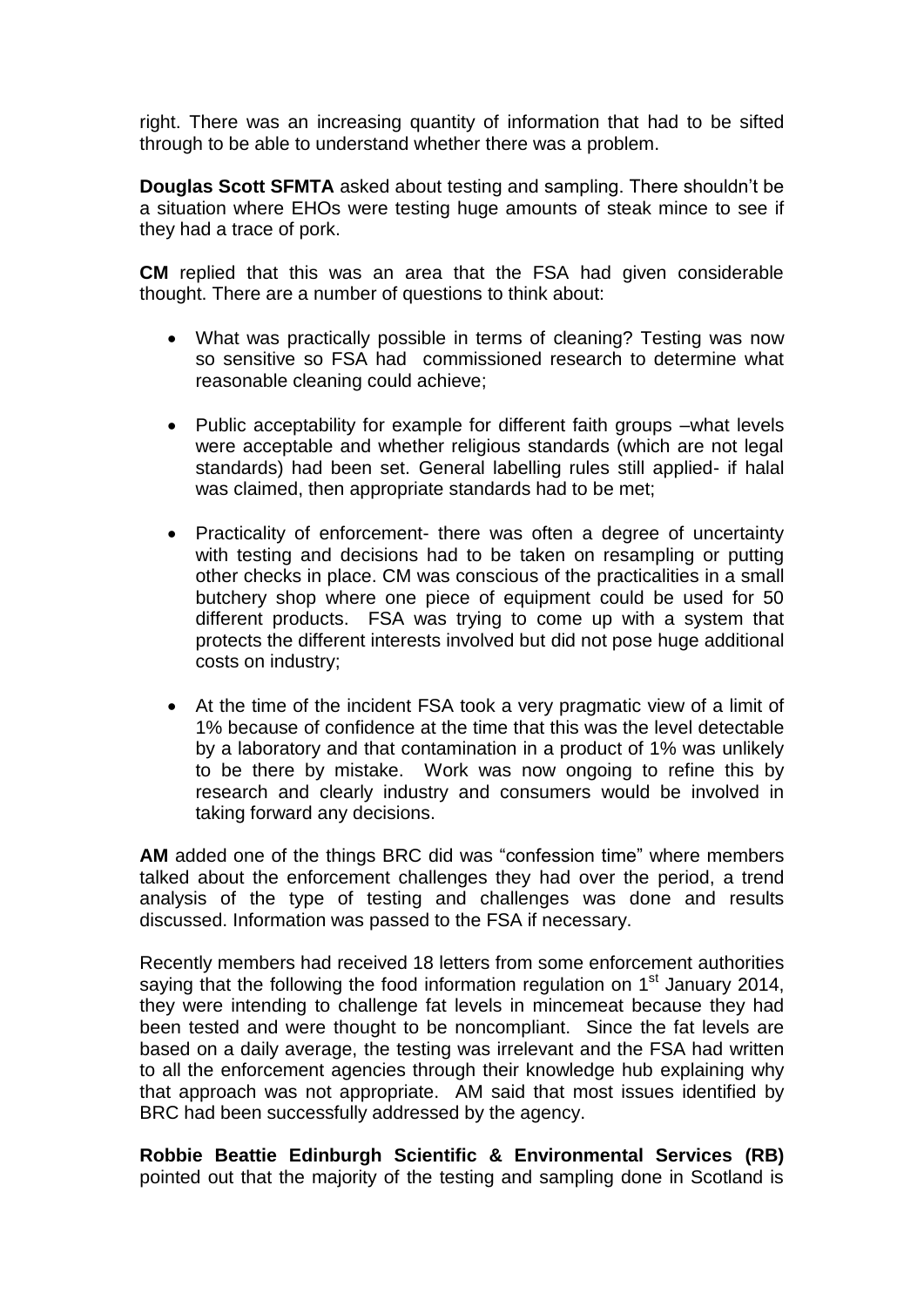done by the local authorities who feed the information into a database. Audit Scotland discovered last year that local authority resources were diminishing, the number of EHOs was going to down and the amount spent on testing was going down, so that the amount of testing being done was being reduced when the risk was increasing.

The Scudamore report picked up that point and recommended investigating scientific and the laboratory capability and the public services laboratories. The separate four laboratories wanted to provide a joint Scottish service but are finding it very difficult to get support.

**RB** also noted that the FSA in Wales had set a level of 0.1% for contamination of processed meat products with undeclared meat species. He asked what was happening in Scotland.

**CM** responded:

- There had been a Board a discussion around the trigger levels and whilst they were confident with the methodology for 0.1% they still needed to think through the implication for businesses;
- He noted that 51% of the public analysts work in Scotland was analysis of food, so FSAS had a strong interest. CM had given evidence to the review on how to streamline and move forward into a sustainable future for public analyst services in Scotland and given FSAS support, providing that the outcomes are suitable for FSAS business;
- Audit Scotland had looked at local authorities' relationships with trading standards and EHOs. The report was quite critical of trading standards and relatively supportive of the EHOs. One of the recommendations of was that the FSA should work with COSLA to develop a work plan for environmental heath going forward. CM had met with the Chief Executive of COSLA to discuss this based on resources;
- In terms of the testing; less testing didn't necessarily mean less effective intelligence, focussed testing was important and this was being coordinated through SFELC. CM said Scottish Ministers has asked FSAS for advice on what a world leading food surveillance system looks like. This would be completed shortly and also cover costs.

**John Scott MSP** asked about isotope testing to establishing providence.

**CM** said by looking at isotopes of specific elements for example calcium, hydrogen and oxygen it was possible to determine where the animals were reared, and therefore what they ate, what grew from the soil etc. This was important as an animal might have been born in Cornwall, reared in Caithness and slaughtered in Dumfries. The method gave 95% accuracy of provenance. It was a screening test that could flag up if there was concern and if necessary other work could then be done. For Scottish Beef there was very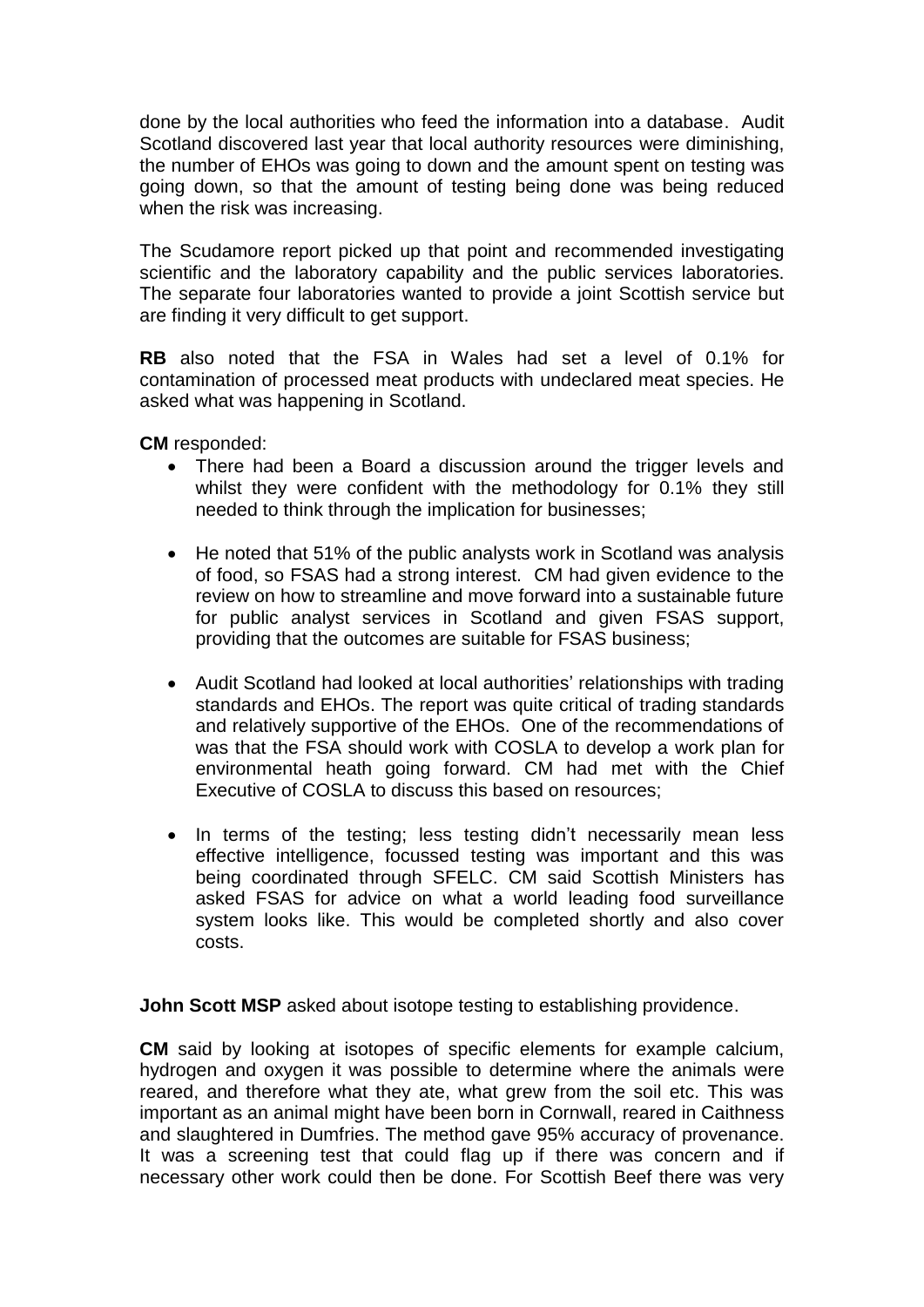good data for animals grown in the Borders and animals grown in Shetland. FSA were working with QMS to get data for the rest of Scotland. Isotopic analyses of these animals would be used to map the whole of Scotland providing a very powerful tool to look at the label "Scotch Beef" because anything labelled "Scotch Beef" has to of been born ,reared and slaughtered in Scotland.

**Uel Morton QMS** (UM) said the method also worked well with pigs even though they ate cereals, not grass.

UM thought it was important to remember the bigger picture. There was a huge opportunity with the New Food Body (NFB) in Scotland to join up the processes much more closely and put Scotland in a very good place to demonstrate its authenticity and food integrity credentials and enhance an already strong reputation for Scottish food.

**AM** said BRC had some concerns. Many BRC members worked at a multinational level across borders and potential barriers to trade and the possibility of different responses during incident management were issues they had raised.

**CM** replied that it was in no one's interests across the UK for the NFB to impact negatively on the handling of food safety incidents. There was a model on animal health that was similar to the one proposed for food that worked well. He reminded the audience of the Lloyd Grossman Sauce that contained botulism that caused illness in Glasgow. The product was made in England, was sold in Scotland and across the UK, therefore needing UK approach with collaborative working.

He said it was not in Scotland's interests to produce unnecessary rules and constraints on trade and Scotland did not have a history of doing so. The Calman Commission flagged up a concern around labelling and suggested that labelling should not be devolved to Scotland, where the reality was that labelling was already devolved to Scotland and there had been no problem.

There was definitely an opportunity for Scotland; we had a history for being progressive for example in farm assurance. Scotland could not compete on a commodity basis, but could on quality and reputation which needed an effective enforcement system that mitigated risk.

**David Lonsdale SRC** asked about the food service sector, which included some multinational corporations. Scotland imported food to supply this sector both in private and public domains and asked about surveillance. He also agreed that punishment it should be much stronger because incidents on one sector had the ability to ruin another industry so collateral damage should be taken into account.

**CM** responded that within the EU there was free trade. For non-EU products there were border inspections and checks could be undertaken in terms of identity, quality and microbiology of food which were put on a database. One